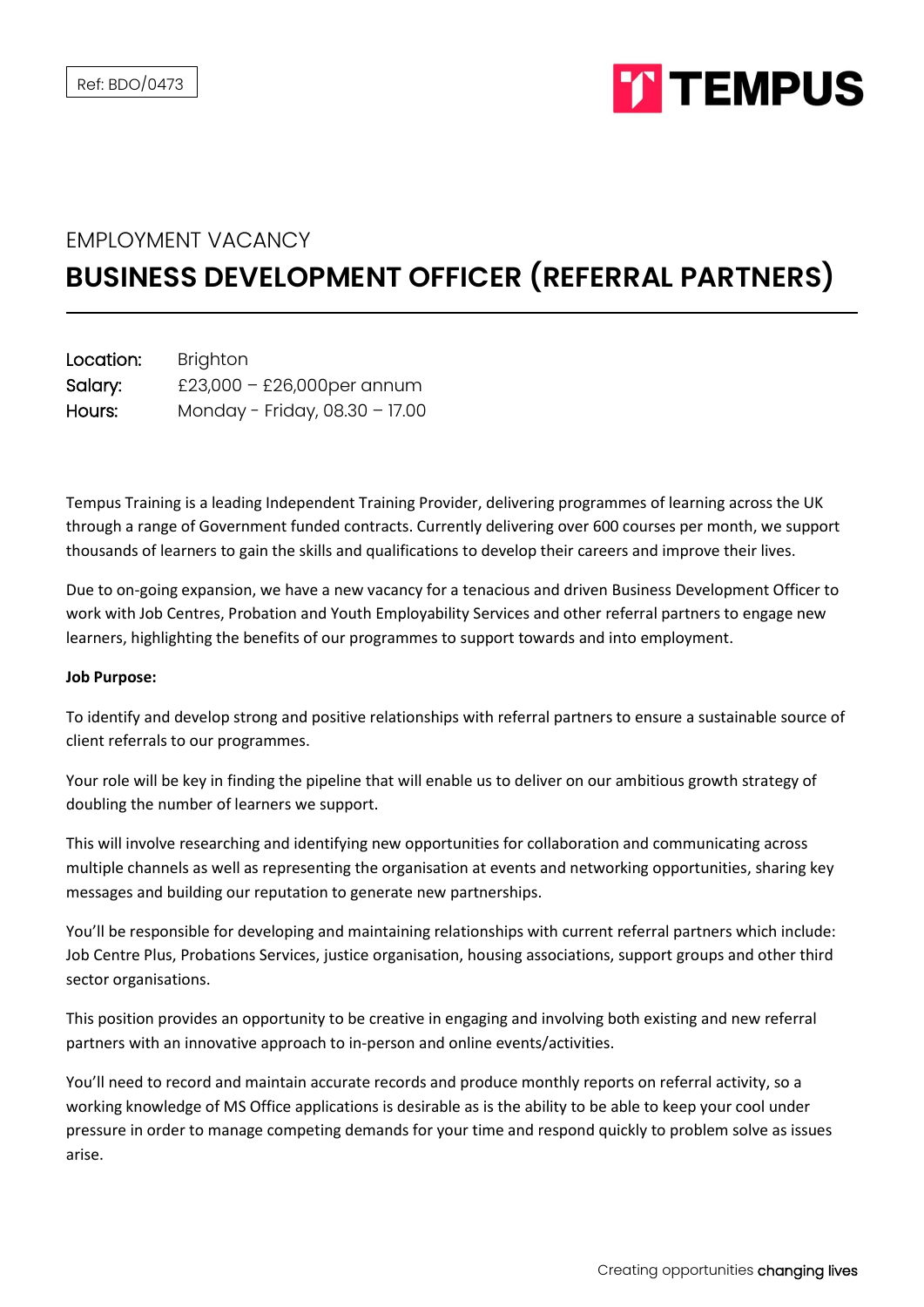

# **About You**

You will be a self-starter, action orientated and have excellent organisational and networking skills, to enable you to build and maintain successful partnerships to encourage referrals to our services.

A highly organised and positive individual, you will be passionate about supporting individuals to thrive in work and life. You will be a strong communicator, both verbally and in writing, be able to multi-task, think on your feet and bring a determination to meet our aim of helping as many individuals as we can get into work.

### **Experience**

- Proven experience of generating leads through networking/relationship building either in a sales, recruitment or not for profit role
- Experience of delivering presentations both virtual and face to face to a wide variety of audiences
- Experience of producing reports, spreadsheets and power point presentations
- Experience of providing exceptional customer service
- Previous experience of working in a similar role with referral partners and unemployed groups (desirable)

### **Skills and Aptitude**

- The skills and confidence to liaise with, influence, provide support to, and develop relationships with referrers, clients and volunteers
- Good understanding of current digital and social media platforms
- Excellent written and oral communication skills, with the ability to write and present clearly and concisely
- Excellent administrative and organisation skills
- Ability to problem solve and work to deadlines under pressure
- Self-motivated, able to work on own initiative as well as part of a team
- Ability to make effective use of a wide range of IT and digital applications
- Committed to continuous professional development and maintaining pace with industry trends and developments

If you would like to learn more about this role, please click 'Apply' today!

Call Alistair Brindle on: [01273 980 243](tel:01273669455) Or email: recruitment@tempustraining.co.uk

*All posts are subject to an enhanced Disclosure and Barring Service check.*

*As users of the disability confident scheme, we guarantee to interview all disabled applicants who meet the minimum criteria for the role. We are an equal opportunities employer.*